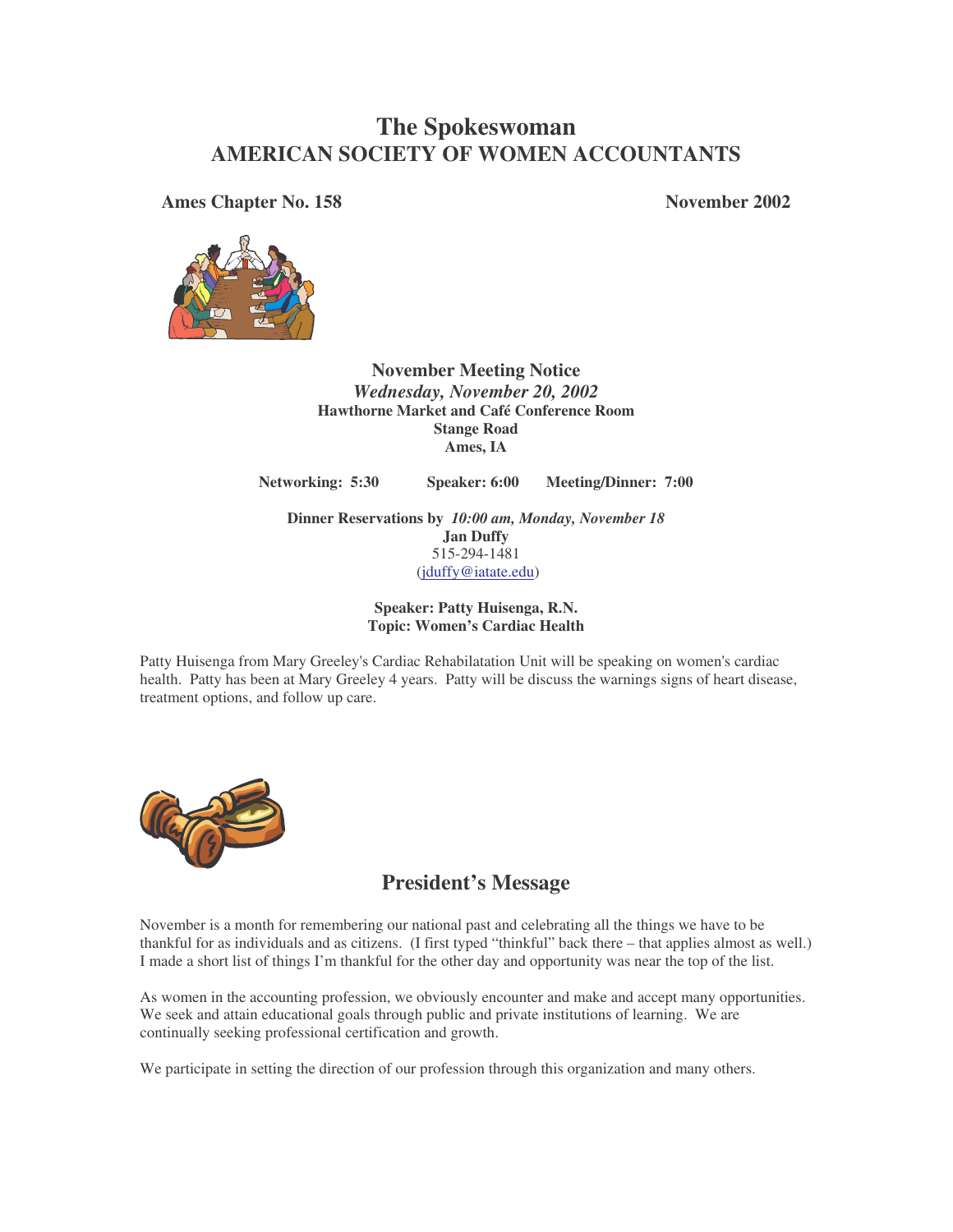We influence public policy by voting, volunteering, staying informed, and sharing our opinions with others, including political leaders at all levels.

We work toward financial goals through employment and business and asset ownership.

We help children by sharing our vision and our experience and by building an infrastructure of opportunity through schools and libraries and belief in the individual.

I've come a long way from the circumstances of my childhood because my mother and my grandmother and many wonderful women and men before and since made decisions and sacrifices to build opportunities for me and for you and for all who follow after.

Thank you for carrying on the work.

| <b>Name</b>              | <b>Address</b>                             | <b>Home Phone</b> | <b>Work</b><br><b>Phone</b> | E-mail                                                   |
|--------------------------|--------------------------------------------|-------------------|-----------------------------|----------------------------------------------------------|
| Campbell, Nancy          | 3630 Fletcher<br>Ames, IA                  | 232-1173          | 239-6456                    | Ncampbell@sauer-danfoss.com                              |
| Doran, Mike              | 2412 Timberland Rd<br>Ames, IA             | 292-8193          | 294-9448                    | Bdoran@iastate.edu                                       |
| Duffy, Jan               | 2935 Eisenhower<br>Ames, IA                | 232-2213          | 294-1481                    | Jduffy@iastate.edu<br>Jduffyisu@aol.com                  |
| Gibson, Elisa            |                                            |                   |                             | Egibson@midwestins.com                                   |
| Jacobson, Karen          | 107 Lafayette Ave.<br>Story City, IA 50248 | 733-2660          | 733-4325                    | Kjacobson@bethany.storycity.net<br>Bethany@storycity.net |
| Jenkins, Pat             | 2608 Northwestern Ave.<br>Ames, IA         | 232-7672          | 685-5205                    | Pat.jenkins@GarstSeedCo.com<br>Pjenkins@netins.net       |
| Ketchum, Jennifer        | 205 Oak St.,<br>Colo, IA 50056             | 377-3338          |                             | BizTeam@aol.com<br>Jnjketch@netins.net                   |
| Kobernusz, Lisa          | 1409 Aldrich Avenue<br>Boone, IA 50036     | 432-3999          | 432-8636                    | Henkel@opencominc.com                                    |
| Landers, Marti           | 3310 N.E. Briarwood Dr.<br>Ankeny, IA      | 965-8142          |                             | Mlanders244@earthlink.net                                |
| Munson, Margaret         | 1314 Grand Ave.<br>Ames, IA                | 232-9950          | 281-7716                    | Margaret.munson@iub.state.ia.us<br>munson@midiowa.net    |
| Mulder, Kate             | 4705 Dover Drive<br>Ames, IA 50014         | 292-7693          | 382-6596                    | Cmulder@nev.hfmgt.com<br>Kmulder@midiowa.net             |
| O'Neall-Smith,<br>Brenda | 1463 Y Ave.<br>Ames, IA 50014              | 292-8718          | 292-0140                    | Oneall@isupress.edu<br>Mooncat2@qwest.net                |
| Ravenscroft, Sue         |                                            | 268-0294          | 294-3574                    | Sueraven@iastate.edu                                     |

## **Membership List of Ames Chapter**